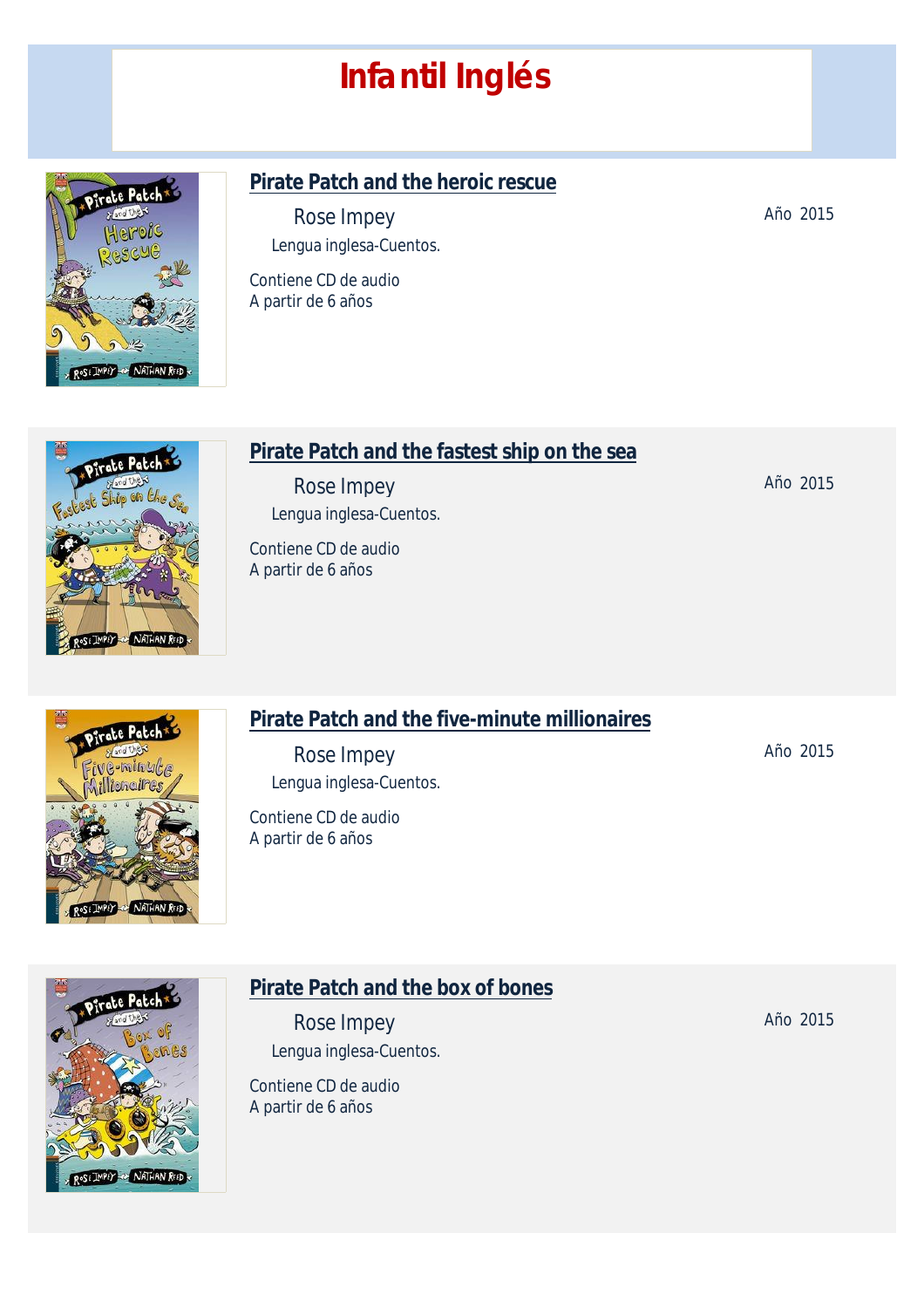# **Pirate Patch and the abominable pirates**

*Rose Impey* Lengua inglesa-Cuentos.

Contiene CD de audio A partir de 6 años

## **Pirate Patch and the treasure map**

*Rose Impey* Lengua inglesa-Cuentos.

Contiene CD de audio A partir de 6 años

# **Pirate Patch and the black bird attack**

*Rose Impey* Lengua inglesa-Cuentos.

Contiene CD de audio A partir de 6 años

**The Map of good memories** *Fran Nuño*

Lengua inglesa-Cuentos.

There are places that remind us of happy moments. Zoe, a Little girl who has to flee from her city with her family because of a war, remembers them before she leaves. She uses them to draw a "map of good memories" knowing that they will always be with her.



THE MAP OF **GOOD MEMORIES** 

Frate Patch

esk Bird







NATHAN REED



Año 2015

Año 2015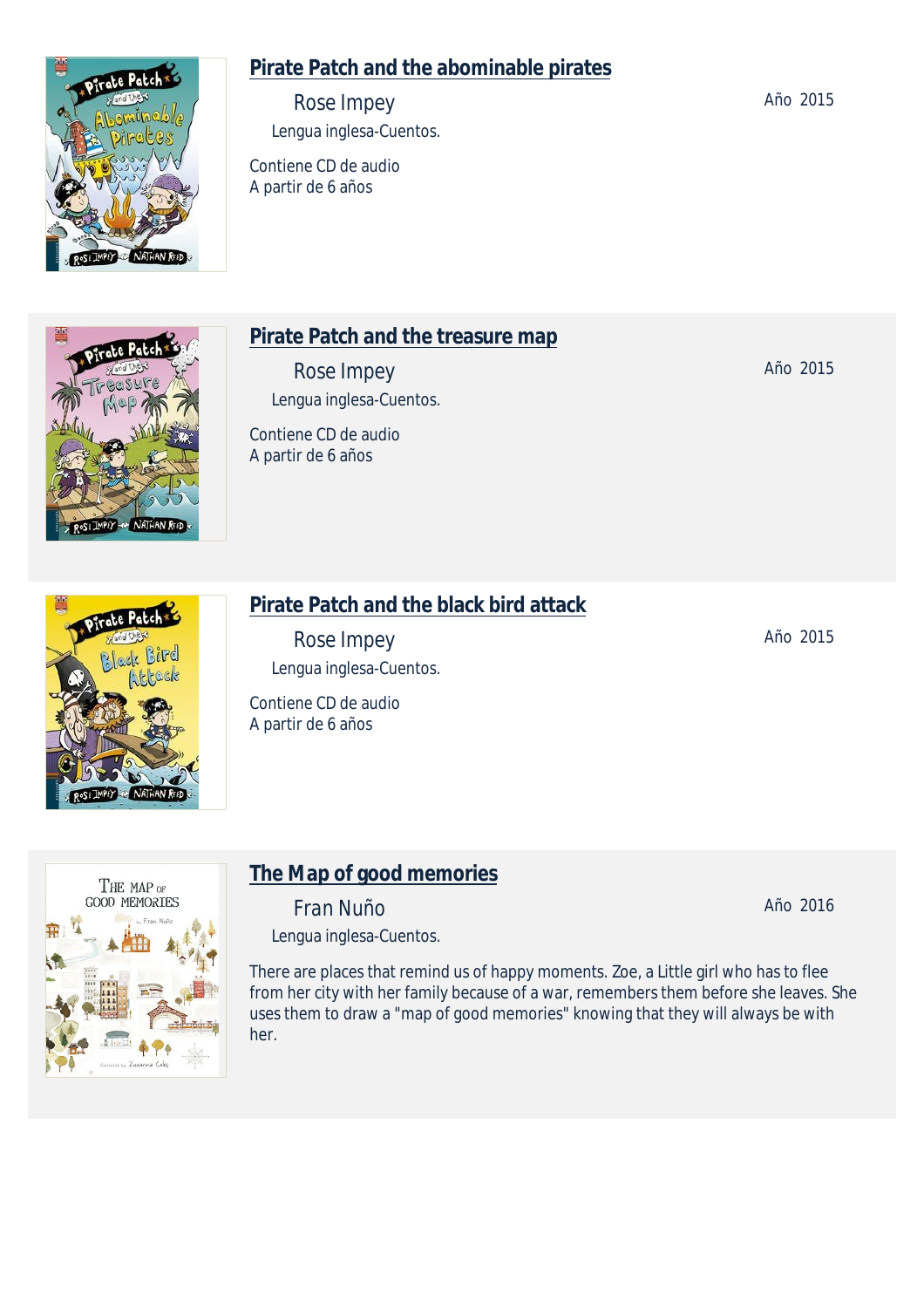

## **Ten Tears and one embrace**

*Marta Sanmamed*

Lengua inglesa-Cuentos.

Peter and his friends want to share their great discovery with you. We don´t only cry when we're sad! This enthusiastic team of Young scientists sets up a laboratory in a garaje to study tears and all the different things they can be used for. They are about to become explorers, in a sea of emotions..



# **Bear wants to fly**

*Susanna Isern* Lengua inglesa-Cuentos.

Bear wants to fly! is the amazing news that has all of the forest animals talking. Some of them think it´s imposible, bur...why not give it a try? Bear wants to fly is an emotional tale about the benefits of working as a team, and the importance of fighting for your dreams, howeever imposible they may seem.

# **The magic hat shop**

*Sonja Wimmer* Lengua inglesa-Cuentos.

One day, a hat shop mysteriously appears in the main square of a Little town. The townspeople are surprised by this new arrival, but then something happens that nobody expects: the first customers put on their hats, and make an amazing discovery. A delighful tale about magic hats and bonnets, but above all about the importance about being yourself and the hidden treasures we carry within us.



# **Mom's dresses**

*Mónica Carretero* Lengua inglesa-Cuentos.

Cuento infantil en inglés

Mom´s dresses is a celebration of the love between mother and daughter. The beatiful and unique dresses tha this mother wears inspire her daughter to imagine wonderful adventures and evoke a current of emotions that mother and daughter ride through together.

Año 2016

Año 2016

Año 2016